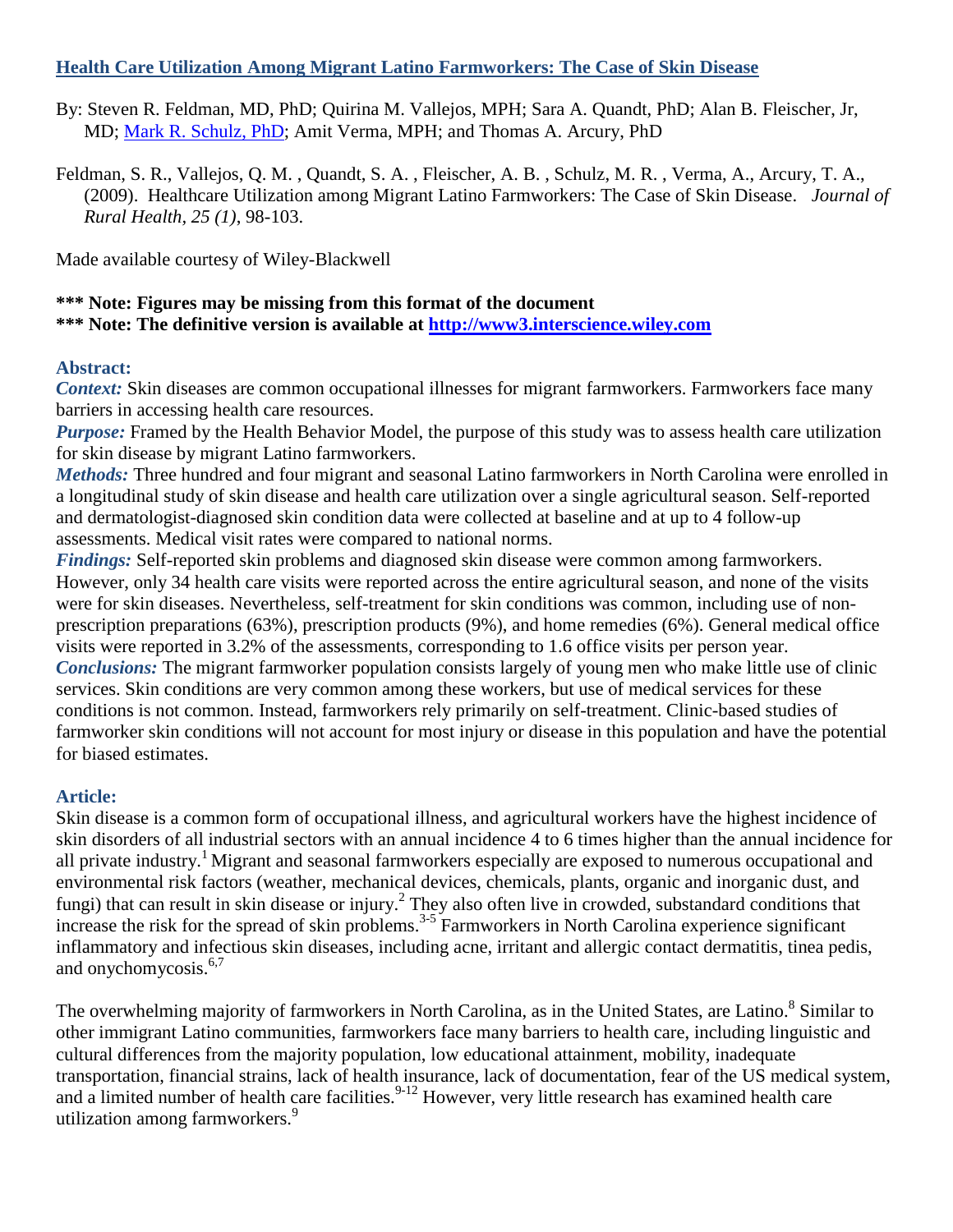Health care utilization for skin problems by farmworkers is not well characterized. Two California studies found that only about 1 in 5 farmworkers with a skin rash sees a health care provider. 13,14 Instead of using the health care system, farmworkers may engage in a variety of self-care behaviors to manage their skin problems.<sup>15</sup> These self-treatment behaviors are designed to soothe diseased skin, to protect healthy skin, and to attack the causes of skin disease. Home remedy and over-the-counter medicine use are common in this population.<sup>15</sup>

Guided by the Health Behavior Model,<sup>16</sup> the purpose of this study is to assess health care utilization for skin problems by Latino farmworkers in North Carolina and how that utilization is affected by factors within the broad domains of need, predisposing characteristics, and enabling characteristics. The study documents the level of health care utilization in a sample of farmworkers across the agricultural season, determines how this utilization reflects skin problems experienced by these farmworkers, and assesses potential predisposing and enabling characteristics that may be associated with health care utilization. Finally, the study compares the general level of health care utilization among farmworkers to that of the adult male US population.

# **Methods**

This study assessed health care utilization among a cohort of migrant and seasonal farmworkers being followed to determine the prevalence and impact of skin disease in this population. The overall study design has been described in detail<sup>6</sup> and is summarized here. The study recruited a total of 304 migrant and seasonal farmworkers from 45 camps over a single agricultural season in a 9-county area of eastern North Carolina. Sample selection proceeded in 2 stages. First, farmworker camps served by each of 3 clinics were randomly listed. Interviewers visited residential sites for each clinic in random order until 15 inhabited camps were found. All contacted camps agreed to participate, and a census was taken at each camp. Second, farmworkers residing in each site were recruited from the census lists; up to 7 participants were recruited at each site (sites often had fewer than 7 residents).

Data were collected at camp sites at baseline and at 4 follow-up assessments at 3-week intervals for a total of 1,048 contacts with the 304 participants. All data collection was conducted in Spanish by fluent Spanish speakers trained by the investigator. At each contact, data collection included an interviewer-administered questionnaire and a set of 10 standard digital images of the participant's skin. The questionnaire was developed in English after a careful review of the literature. It was translated into Spanish with attention to local dialect, back translated to English and pre-tested. The interview included items addressing health care utilization in the previous week, as well as Health Behavior Model need (eg, self-reported skin problems), predisposing (eg, age, education), and enabling (eg, H2A visa status,  $^{17}$  language) characteristics. The standard digital images included 1 view of the face with the participant holding an ID number, 1 frontal view of the face, 2 profiles of the face, frontal and dorsal views of the torso and arms, palmar and dorsal surfaces of the hands, and plantar and dorsal surfaces of the feet. The farmworkers received a small incentive for participation. The study was approved by the Wake Forest University School of Medicine's Institutional Review Board.

The outcome measures for the analysis were, first, utilization of any health care ("visiting a clinic, doctor, or hospital") in the previous 7 days, and second, utilization of health care for a skin problem in the previous 7 days. Another outcome measure was the use of self-treatment for a skin problem in the previous 7 days. A 1-week window was used for consistency between outcomes and risk factors and to maximize accuracy by minimizing errors in self-reported measures. Treatments were categorized as prescription medications, over-the-counter medications, and home remedies. Home remedies were defined as nonprescribed, non-over-the-counter substances that individuals consume or apply to the affected area of skin to treat skin problems (eg, lemon juice, bleach, and herbs).

The presence of a self-reported skin problem in the previous 7 days was based on items in the questionnaire that asked if the participant experienced any of 13 specific skin problems in the 7 days before the interview (skin fungus; sunburn; bumps, pimples, or acne; calluses; itching; rash; insect bite; nail fungus; superficial wounds; warts; spots or pigment change; blisters; poison ivy).<sup>18</sup> The presence of a diagnosed skin disease was assessed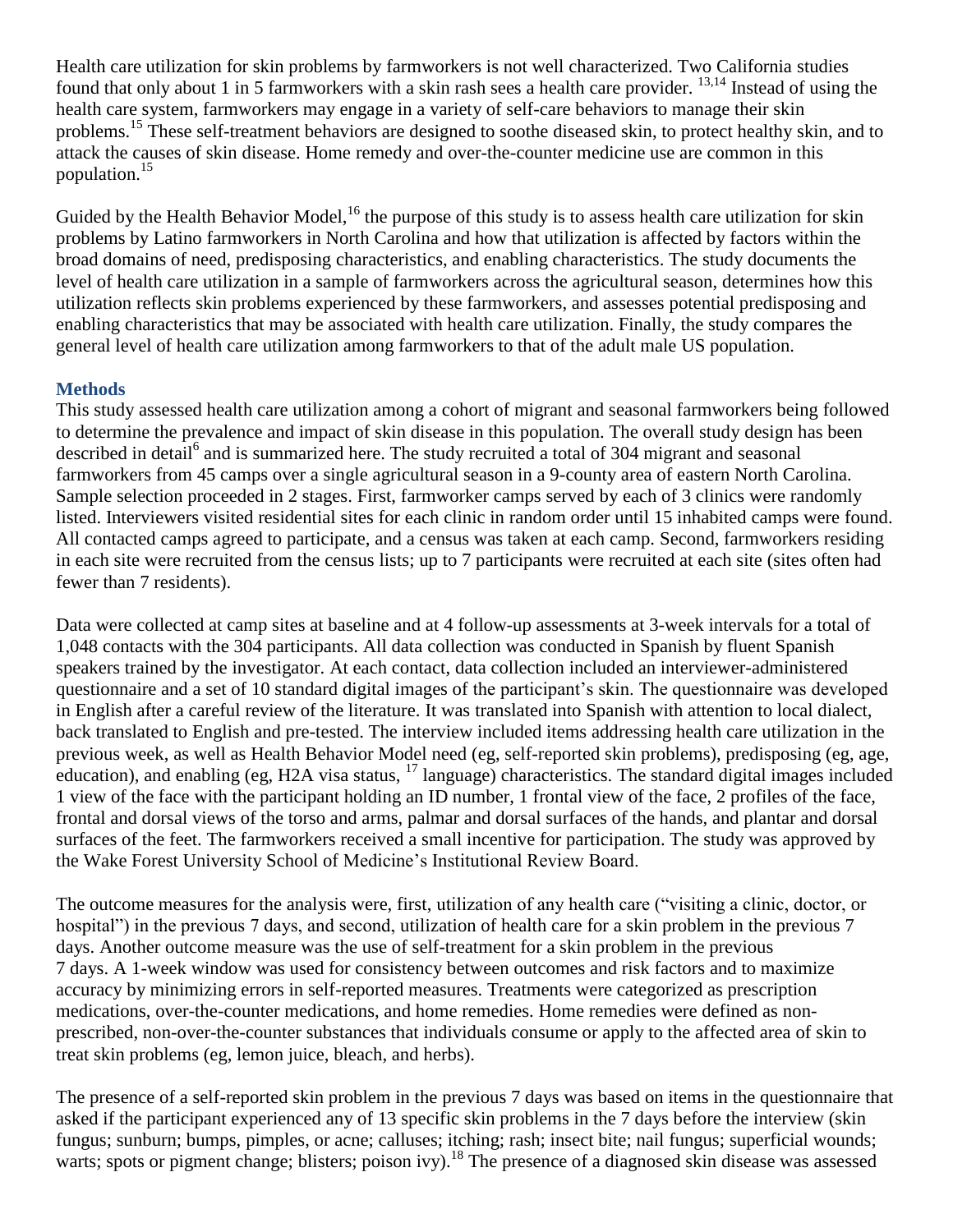by examination of the 10 standard images of each participant performed by a dermatologist.<sup>6,19</sup> The protocol used by the dermatologist stated that completely benign, non-occupational disorders were to be ignored. This examination resulted in determining a dichotomous measure for each of 5 major categories of skin disease, inflammatory disease, infection, pigmentary disorder, tumor, and trauma, as well as each specific skin disease or injury for each participant over the entire data collection period and at each interview.

Measures of potential predisposing characteristics were age, in the categories 18 to 24 years, 25 to 30 years, 31 to 40 years, and 41 years or older; and educational attainment, in the categories 0 to 6 years, 7 to 9 years, and 10 or more years. A dichotomous measure of having had hay fever or asthma, which are associated with the presence of several skin diseases, as well as the categorical variable of self-rated health in the categories poor or fair, good, and very good or excellent were also included as predisposing characteristics.

Each camp from which farmworkers were selected was in an area served by a migrant clinic with an outreach program. Only 1 of the participants spoke English. Therefore, clinic access and language were not included as measures of enabling characteristics. H2A visa status was included as a dichotomous enabling characteristic measure. An H2A visa allows a worker temporary documented status in the United States to work in agriculture.<sup>17</sup> Workers with H2A visas are supposed to be guaranteed transportation for needed health services by their employer.

| Predisposing Characteristics    | Ν   | %    |
|---------------------------------|-----|------|
| Age                             |     |      |
| 18 to 24 years                  | 79  | 26.0 |
| 25 to 30 years                  | 69  | 22.7 |
| 31 to 40 years                  | 104 | 34.2 |
| 41 years and older              | 52  | 17.1 |
| Educational attainment          |     |      |
| 0 to 6 years                    | 184 | 60.5 |
| 7 to 9 years                    | 85  | 28.0 |
| 10 or more years                | 35  | 11.5 |
| Hay fever or asthma             | 44  | 14.5 |
| Self-rated health               |     |      |
| Poor or fair                    | 128 | 42.1 |
| Good                            | 125 | 41.1 |
| Very good or excellent          | 51  | 16.8 |
| <b>Enabling Characteristics</b> |     |      |
| H <sub>2</sub> A visa           |     |      |
| Yes                             | 191 | 62.8 |
| No                              | 113 | 37.2 |

#### Table 1. Predisposing and Enabling **Characteristics of Farmworkers.** Eastern North Carolina, 2005 (n = 304)

Descriptive statistics on health care utilization were calculated using SPSS version 14.0 (SPSS Inc., Chicago, Ill.).<sup>20</sup> Each interview is used as a data point for the analysis. Comparison of the farmworkers' rate of outpatient medical visits for all conditions to the rate for a representative sample of the US population used data obtained from the National Ambulatory Medical Care Survey (NAMCS), a representative survey of outpatient medical care in the United States performed by the National Center for Health Statistics.<sup>21</sup> Because the farmworkers were overwhelmingly male, the number of office visits were determined from the NAMCS for all men of the same age (18-50) as the participant farmworker population, using visit rates stratified as a function of age in 5 year increments. The NAMCS visit rate for Hispanic males was also determined. The annual visit rates per 1,000 persons were calculated using population figures obtained from 2004 U.S. Census estimates.<sup>22</sup> To compare farmworker and non-farmworker populations, we calculated an annual rate for farmworkers.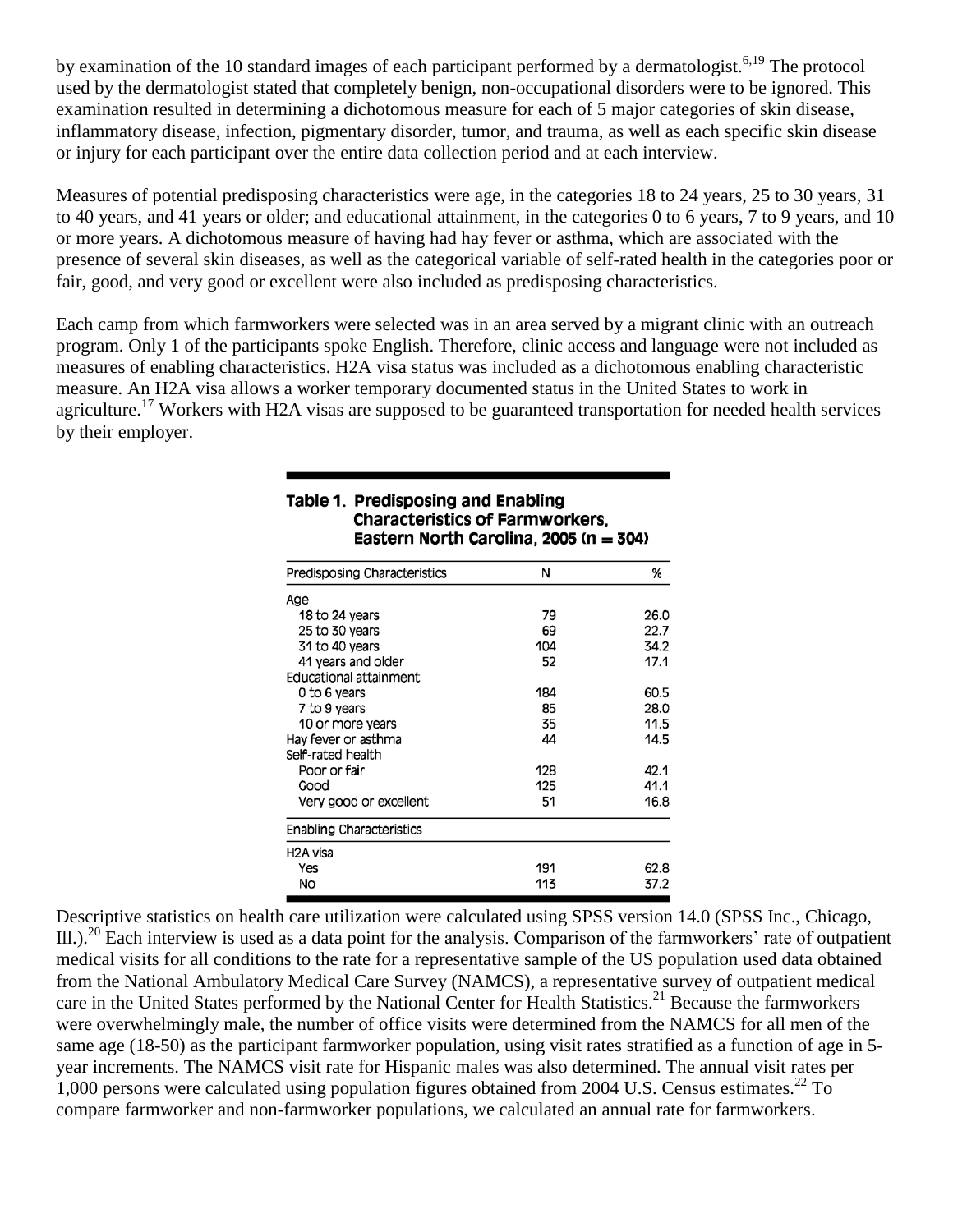#### **Results**

All participants were migrant Latino farmworkers residing in housing provided by their employers. Only 1 participant spoke English as his primary language, 283 spoke only Spanish, and 20 spoke Spanish and an Indigenous language (eg, Mixteco, Nahuatl). Four participants were women, 300 were men.

Skin conditions were prevalent among the farmworkers. A self-reported skin problem in the previous 7 days was reported in 997 of the 1,048 interviews (95.1%). Based on dermatologic examination, 293 of 304 farmworkers (96.4%) had a diagnosis of at least 1 skin condition over the course of the agricultural season. The most common diagnosed conditions (those occurring in 10% or more of the participants) included minor infections (tinea pedis 67.8%, onychomycosis 46.1%, and warts 10.9%), inflammatory diseases (acne/ folliculitis 47.7% and contact dermatitis 12.2%), pigmentary disorders (melasma 14.1%), and traumatic conditions (traumatic skin lesion 16.8%, and traumatic nail lesion 17.8%).

Participants ranged in age from 18 to 70, with about one-quarter aged 18 to 24 years, 22.7% aged 25 to 30 years, 34.2% aged 31 to 40 years, and 17.1% aged 41 years or older (Table 1). The majority (60.5%) had 6 or fewer years of education. Almost 15% had a history of hay fever or asthma. Only 16.8% rated their health as very good or excellent, while 41.1% rated their health as good, and 42.1% rated their health as poor or fair. Over 60% of the participants had H2A visas.

Clinic visits, whether for skin disease or other medical problems, were uncommon. A visit to a doctor or clinic in the past 7 days for any reason was reported by 29 individuals at 34 of 1,048 (3.2%) interviews; 25 individuals reported 1 visit, 3 individuals reported 2 visits, and 1 individual reported 3 visits. None of the participants reported visiting a clinic because of a skin disease. The most common reasons for a visit to a doctor or clinic were hearing, dentist, pain, and felt bad (Table 2). Nevertheless, of the 34 participants who had a health care visit in the previous 7 days, 30 (88.2%) also self-reported a skin problem for the same 7 day interval. Health care utilization among these farmworkers was not related to any of the predisposing or enabling characteristics. Even with the relatively large sample of 304 individuals who were contacted 1,048 times, medical visits were rare events.

| Condition               | N |
|-------------------------|---|
| Hearing <sup>1</sup>    | 8 |
| Dentist <sup>1</sup>    | 6 |
| Pain                    | 5 |
| Felt bad                | 5 |
| Other reasons           | 4 |
| Checkup                 | 3 |
| Injury                  | 3 |
| Urinary tract infection | 1 |
| Substance abuse         |   |
| Nausea                  |   |
| Don't know              |   |
|                         |   |

#### Table 2. Reasons for Visits to Doctors, Clinics, and Hospitals

<sup>1</sup>The high frequency of hearing and dental visits was unexpected. Dental screenings were done in the camps, and clinic outreach staff tried to get patients to come to the office for dental exams during the study period. No hearing screenings were identified. Hearing problems are common in migrant farmworkers.<sup>27</sup>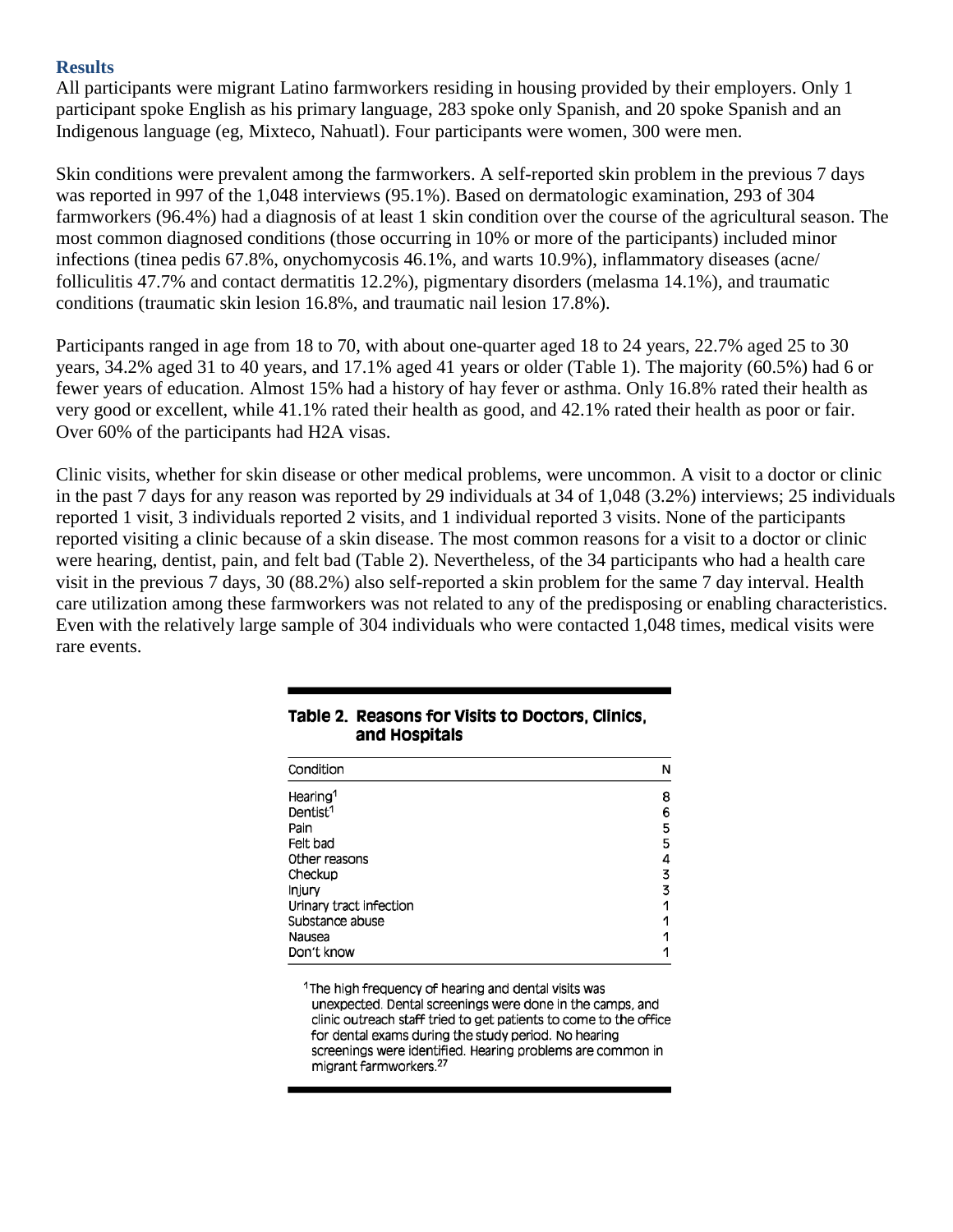| Name                                         | N              |
|----------------------------------------------|----------------|
| Cream                                        | 83             |
| Other                                        | 28             |
| Ointment                                     | 24             |
| Antifungal (unspecified type)                | 24             |
| Lotrimin                                     | 20             |
| Hydrocortisone                               | 14             |
| <b>Pills</b>                                 | 12             |
| Spray                                        | 11             |
| Alcohol                                      | 8              |
| Don't remember                               | 5              |
| Lotion                                       | 5              |
| Lamisil                                      | 5              |
| Vitamins                                     | 5              |
| Eye or ear treatments, otherwise unspecified | 4              |
| Iodine                                       | 3              |
| Sulfur ointment                              | 2              |
| Antihistamine                                | $\overline{2}$ |

### Table 3. Treatments Reported at Least Twice for **Skin Conditions**

Participants commonly reported use of various self-treatments for skin disease. Use of a non-prescribed product for a skin problem was reported at 253 of 1,048 interviews (24.1%), use of a prescribed product for a skin problem was reported at 32 interviews (3.1%), and use of a home remedy was reported at 19 interviews (1.8%). When use of skin treatments was assessed at the level of the 304 participants, 192 (63%) had used a nonprescribed treatment, 28 (9%) a prescription treatment, and 18 (6%) a home remedy. The most commonly used non-prescription products were non-specific vehicle mentions (such as "cream" or "ointment"), antifungals and hydrocortisone (Table 3). Farmworkers often were unable to specify the name or drug class of treatments they were using. Creams, ointments, and other non-specific preparations that farmworkers were not able to identify explicitly accounted for over half (55%) of all products used for skin disease.

The weekly visit rate of 3.2% among farmworkers corresponds to 1.6 medical office visits per farmworker per year. According to NAMCS data, there were 192 million office visits in the United States in 2004 by non-Hispanic men and 20.3 million by Hispanic men age 18-50. Based on census estimates of the population size (56.6 million non-Hispanic 18-50 year old men and 11.0 million Hispanic 18-50 year old men), the age adjusted medical office visit rates for non-Hispanic and Hispanic men is 3.4 and 1.8 visits per year, respectively.

# **Discussion**

Farmworkers seldom utilize health services in general or for skin problems. While skin disease was very common among these migrant Latino farmworkers, medical visits for skin problems were not common. Selftreatment was common, but obtaining prescription medication from a health care provider was rare. Given the infrequent use of medical visits, it was not possible to delineate specific need, predisposing, or enabling characteristics associated with health care utilization among these farmworkers.

Latino men, in general, are much less likely to access the health care system compared to all other men in the United States. Latino farmworkers are even less likely to visit a doctor. The lack of medical visits for skin problems prevalent among farmworkers may be explained in part by a relatively low quality-of-life burden caused by the skin diseases prevalent in this population.<sup>15,23</sup> Farmworkers are likely to ignore problems that do not affect their work. Many of the prevalent skin conditions may not impact the work lives of farmworkers enough to require the worker to take time to access the health care system.<sup>15</sup>

However, the infrequent use of any health services among farmworkers raises concerns about barriers that limit their access to care. Latino farmworkers face cultural, structural, legal, financial, and geographic barriers to health services utilization.<sup>9</sup> Cultural beliefs in this population, such as the hot-cold (humoral) theory of health,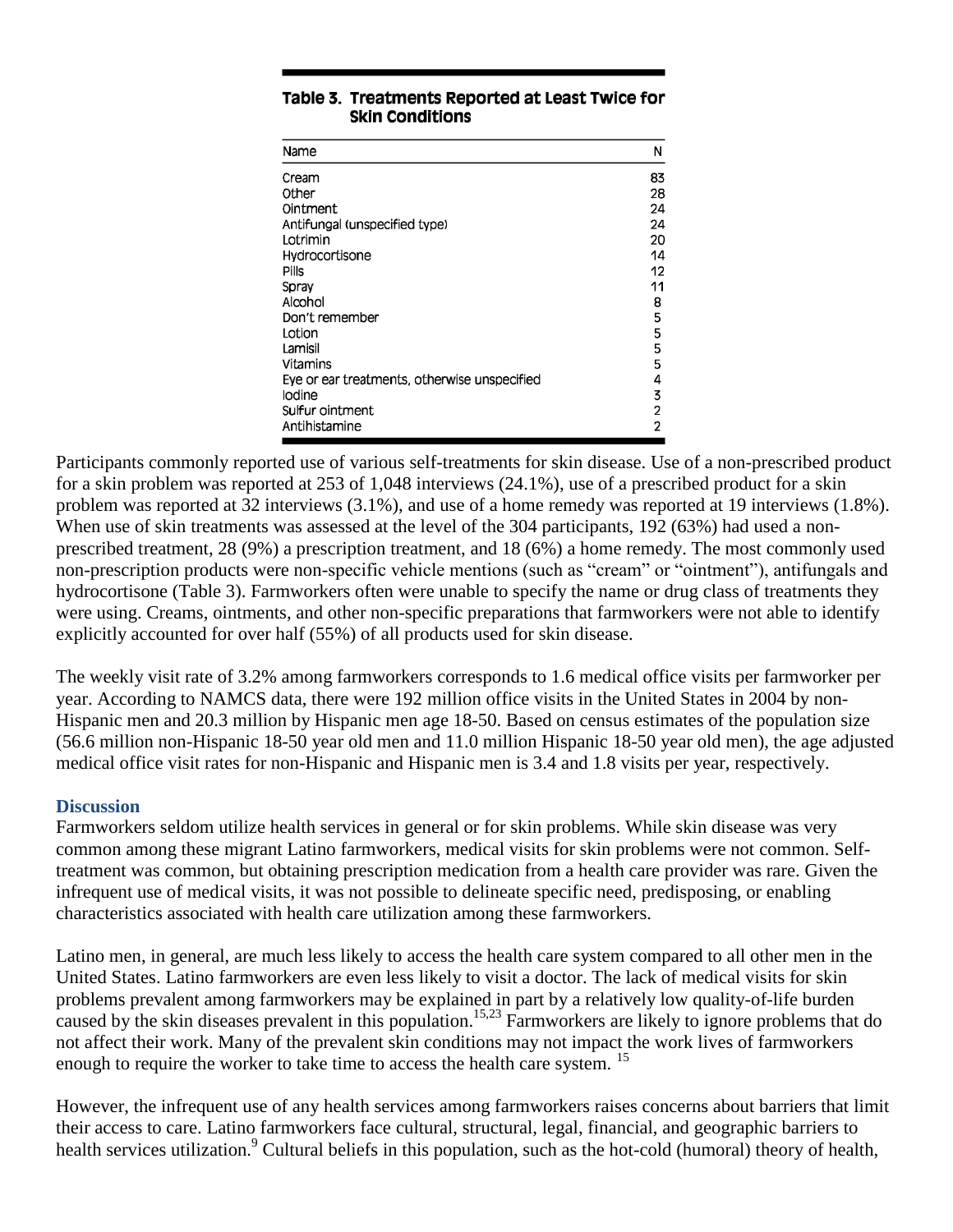folk illnesses and traditional herbal remedies, can result in delays in seeking medical care, ignoring medical treatments, and not engaging in preventive behaviors.  $15, 24-28$  Farmworkers may use medications they bring from outside the United States or purchase in "tiendas" catering to this population; the medications may include over-the-counter and prescription medicines that are not available from US pharmacies.<sup>28</sup> Latino farmworkers may not be familiar with US pharmacy practice, as the laws are quite different from those of Mexico and other Latin American countries.<sup>29</sup>

Language may be an important barrier to health services utilization for some farmworkers. The great majority  $(84%)$  of all farmworkers in the US are Latino, and the primary language in this population is Spanish.<sup>30</sup> Farmworker surveys in North Carolina typically find that the primary language for 10% to 15% of the participants is an indigenous language, however. The primary language for 20 (6.6%) of the farmworkers participating in this study was an indigenous language.<sup>31</sup> For these farmworkers, Spanish is a second language with which they may have limited facility. Thus, some "Latino" farmworkers may even have difficulty accessing Spanish-language medical care.

Many farmworkers do not have the transportation needed to obtain health services or are dependent on others for transportation.<sup>9</sup> Other barriers include lack of health insurance and extremely low incomes make it difficult for farmworkers to afford health care.<sup>29</sup> Moreover, because of lack of documentation, many farmworkers do not seek health care at emergency departments or community clinics because they fear they will be reported to authorities.

One limitation of this study is that the study sample consisted nearly entirely of male farmworkers (300 of the 304 farmworkers were men). Utilization of medical services may be quite different for women. Other limitations are that we do not have data on a North Carolina comparison group and did not assess the severity of the diagnosed skin conditions. The relative self-limited severity of skin disease partially accounts for the lack of medical visits. A strength of the study was the multiple evaluations of the workers at intervals, allowing for detection of health care utilization associated with different times and activities in the agricultural season.

# **Conclusions**

The infrequent use of formal health care services for highly prevalent skin diseases has implications for understanding disease and injury prevalence in the farmworker population. Investigators have attempted to use clinic-based samples to generalize the types and prevalences of diseases and injuries for the farmworker population.<sup>32,33</sup> However, the prevalence of disease and injury in clinic samples is very different from prevalence of health problems in the overall farmworker population. The frequency of disease and injury estimated by frequency of clinic visits dramatically underestimates the true prevalence of health problems experienced by farmworkers. Studies looking at the range of disease and injury in farmworkers may suffer from considerable selection bias if the studies are based solely on clinic populations.

Additional research is needed that provides more detailed analyses of how need, predisposing, and enabling characteristics affect farmworker health care utilization. At the same time, novel approaches need to be developed to address the dermatological and general health care needs of the farmworker population. For general health care, making clinics more accessible, providing transportation, or distributing basic medications, such as anti-fungal products, may help meet the needs of this population. For dermatological health care, outreach workers could be trained to recognize basic skin problems. Because dermatologic care is somewhat specialized, clinic providers may need additional training in this area of medicine, as access to a dermatologist is probably very limited in most migrant clinics. Remote "teledermatology" consultations using review of digital photographs may be an effective way to help support clinic staff in their evaluation and management of skin conditions.

#### **References**

1. Bureau of Labor Statistics. *Occupational Injuries and Illnesses: Industry Data (2003)*. Washington, DC: U.S. Department of Labor. Available at: [www.bls.gov/iif/home.htm#data.](http://www.bls.gov/iif/home.htm#data) Accessed August 17,2005.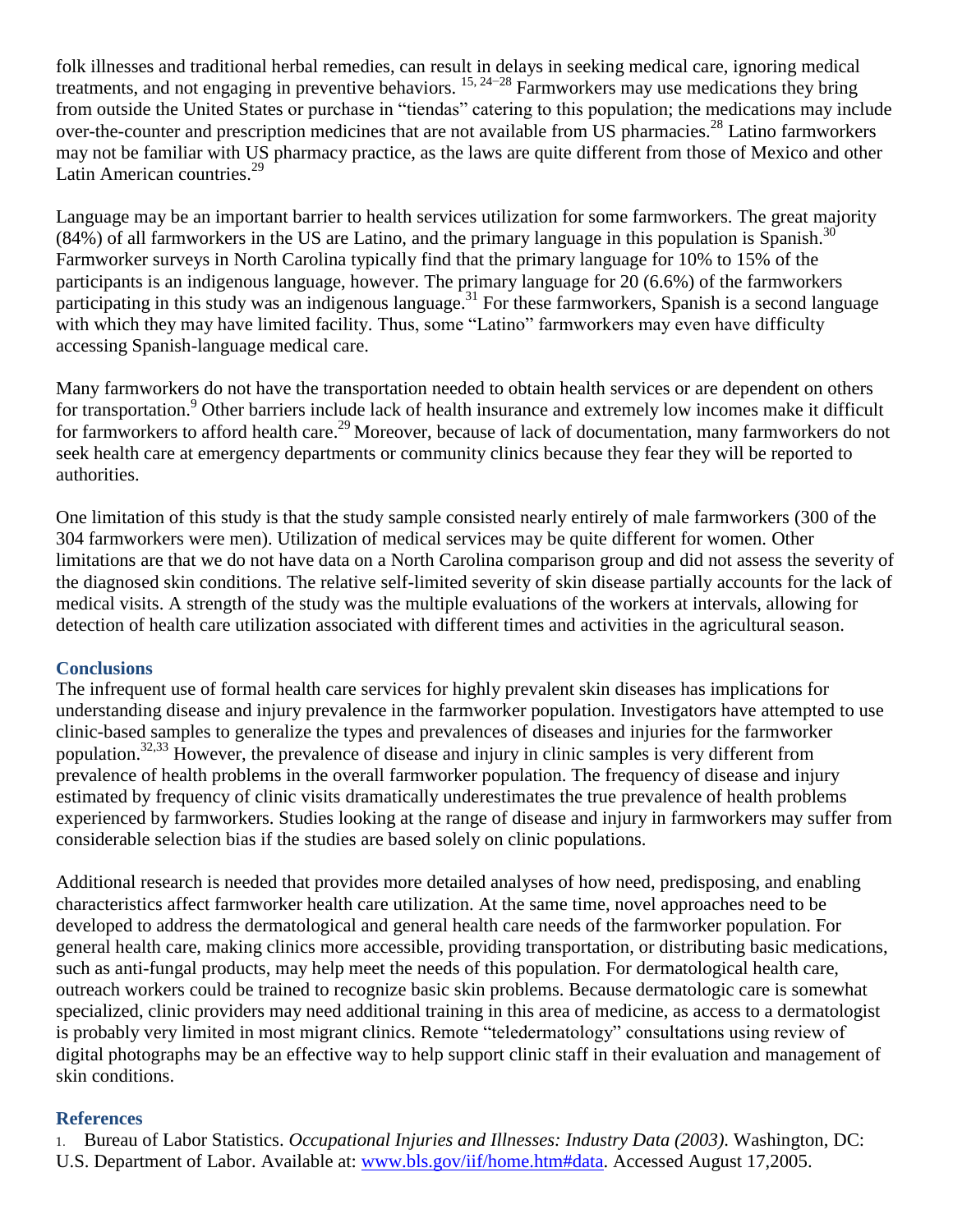2. Villarejo D, Baron SL. The occupational health status of hired farm workers. *Occup Med: State Art Rev.* 1999;14:613-635.

3. Early J, Davis SW, Quandt SA, Rao P, Snively BM, Arcury TA. Housing characteristics of farmworker families in North Carolina. *J Immigr Minor Health.* 2006;8:173-184.

4. Gentry AL, Grzywacz JG, Quandt SA, Davis SW, Arcury TA. Housing quality among North Carolina farmworker families. *J Agric Saf Health.* 2007;13:323-337.

5. Housing Assistance Council. *No Refuge from the Fields: Findings from a Survey of Farmworker Housing Conditions in the United States*. Washington, DC: Housing Assistance Council; 2001.

6. Arcury TA, Feldman SR, Schulz MR, et al. Diagnosed skin diseases among migrant farmworkers in North Carolina: Prevalence and risk factors. *J Agric Saf Health.* 2007;13:407-418.

7. Krejci-Manwaring J, Schulz MR, Feldman SR, et al. Skin disease among Latino farmworkers in North Carolina. *J Agric Saf Health.* 2006;12:155-163.

8. Carroll D, Samardick RM, Bernard S, Gabbard S, Hernandez T. Findings from the National Agricultural Workers Survey (NAWS) 2001-2002: A demographic and employment profile of United States Farm Workers. Research Report No. 9. US Department of Labor. 2005.

9. Arcury TA, Quandt SA. Delivery of Health Services to Migrant and Seasonal Farmworkers. *Annu Rev Public Health.* 2007;28:345-363.

10. White-Means SI. Health characteristics and utilization of public sector health facilities among migrant agricultural workers in Orange County, New York. *J Health Soc Policy.* 1992;4: 57-75.

11. Poss J, Meeks BH. Meeting the health care needs of migrant farmworkers: The experience of the Niagara county migrant clinic. *J Community Health Nurs.* 1994;11:219-228.

12. Goldsmith DF, Sisneros GC. Cancer prevention strategies among California farmworkers: Preliminary findings. *J Rural Health.* 1996;12(4 Suppl):343-348.

13. Gamsky TE, McCurdy SA, Wiggins P, Samuels SJ, Berman B, Shenker MB. Epidemiology of dermatitis among California farm workers. *J Occup Med.* 1992;34:304-310.

14. McCurdy SA, Wiggins P, Schenker MB, et al. Assessing dermatitis in epidemiologic studies: Occupational skin disease among California grape and tomato harvesters. *Am J Ind Med.* 1989;16:147-157.

15. Arcury TA, Vallejos QM, Feldman SR, Quandt SA. Treating skin disease: Self-management behaviors of Latino farmworkers. *J Agromed.* 2006;11:27-35.

16. Andersen R, Newman JF. Societal and individual determinants of medical care utilization in the United States. *Milbank Mem Fund Q Health Soc.* 1973;51:95-124.

17. US Department of Labor. *H-2A Certification*. Available at: [http://www.foreignlaborcert.doleta.gov/h-](http://www.foreignlaborcert.doleta.gov/h-2a.cfm)[2a.cfm.](http://www.foreignlaborcert.doleta.gov/h-2a.cfm) Accessed October 12,2007.

18. Vallejos QM, Schulz MR, Quandt SA, et al. Self report of skin problems among farmworkers in North Carolina. *Am J Ind Med.* 2008;51:204-212.

19. Whitten PS. Teledermatology delivery modalities: Real time versus store and forward. *Curr Prob Dermatol.* 2003;32:24-31.

20. SPSS. Available at: [http://www.spss.com/spss/.](http://www.spss.com/spss/) Accessed October 12,2007.

21. Cherry DK, Woodwell DA, Rechtsteiner EA. National Ambulatory Medical Care Survey: 2005 summary. *Adv Data.* 2007;387:1-39.

22. Available at: 2006[.http://www.census.gov/population/](http://www.census.gov/population/) socdemo/hispanic/ASEC2004/2004CPS\_tab1.1b.pdf. Accessed September 8,2006.

- 23. Quandt, SA, Schulz MR, Vallejos QM, Feldman JS, Arcury TA. Skin-related quality of life among migrant farmworkers. *J Cutaneous Med Surg.* 2008;12:1-7.
- 24. Betchel GA, Davidhizar R, Spurlock WR. Migrant farm workers and their families: Cultural patterns and delivery of care in the United States. *Int J Nurs Pract.* 2000;6:300-306.

25. Weller SC. New data on intracultural variability: The hot-cold concept of medicine and illness. *Hum Organ.* 1983;42:249-257.

26. Rubel AJ. Concepts of disease in Mexican-American culture. *Am Anthropol.* 1960;62:795-814.

27. Mainous AG 3rd, Cheng AY, Garr RC, Tilley BC, Everett CJ, McKee MD. Nonprescribed antimicrobial drugs in Latino community, South Carolina. *Emerg Infect Dis.* 2005;11:883-888.

28. Work DR. Tiendas and contraband pharmaceuticals. *NC Medical Board Forum.* 2005;10:16.